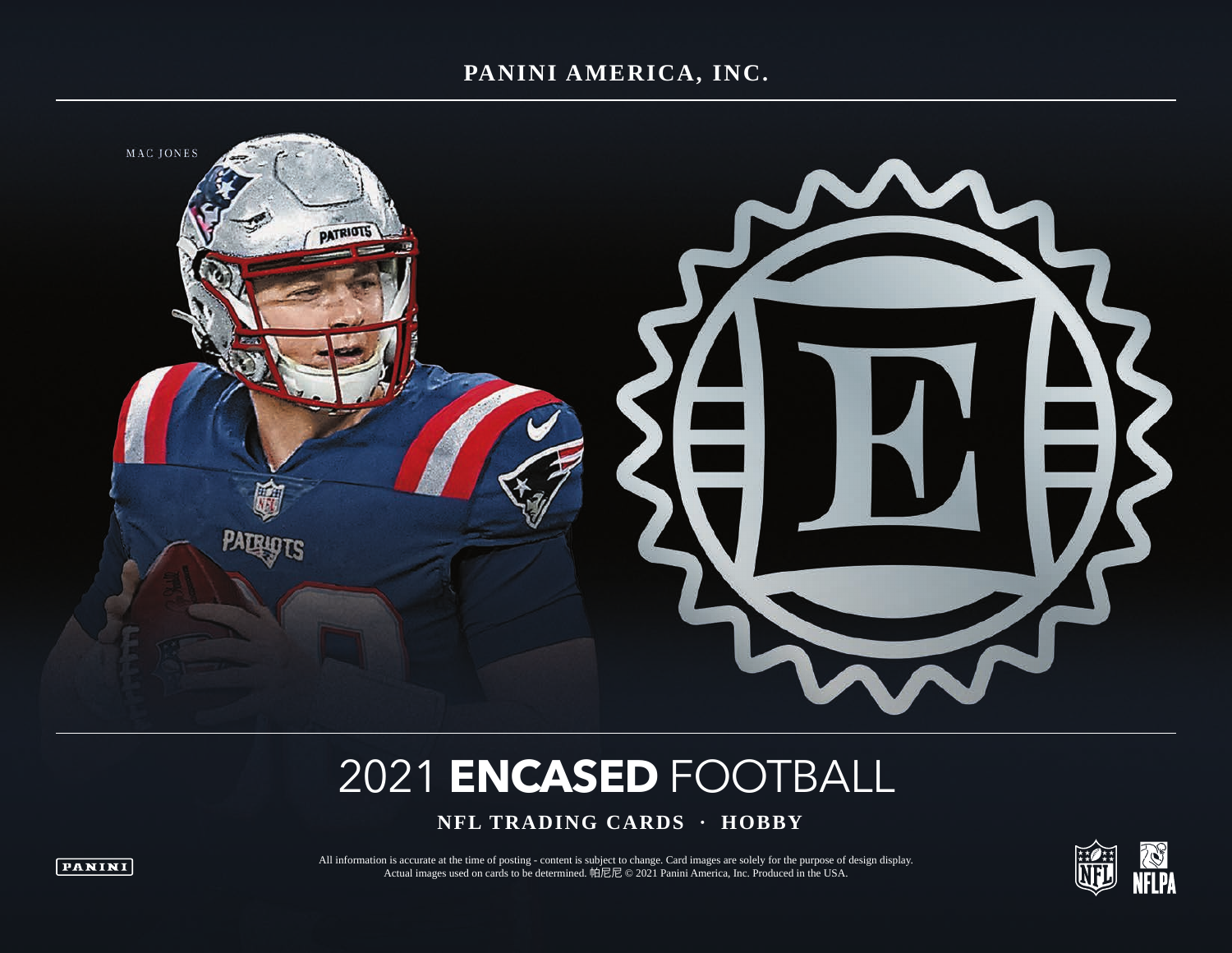# **ENCASED** FOOTBALL **2021 NFL TRADING CARDS · HOBBY**







## **BASE GOLD ROOKIE ENDORSEMENTS SAPPHIRE SUPERSCRIBE SIGNATURES GOLD**

Look for a 100-card base set that includes all of the biggest names that the NFL has to offer and be on the lookout for short-print parallels and rare base autographs! Be on the look out for on-card autographs in Rookie Endorsements from all of the best young talent that the loaded 2021 NFL Draft Class has to offer!

Look for Superscribe Signatures, which feature on-card signatures from some of the biggest veteran names in the NFL today!



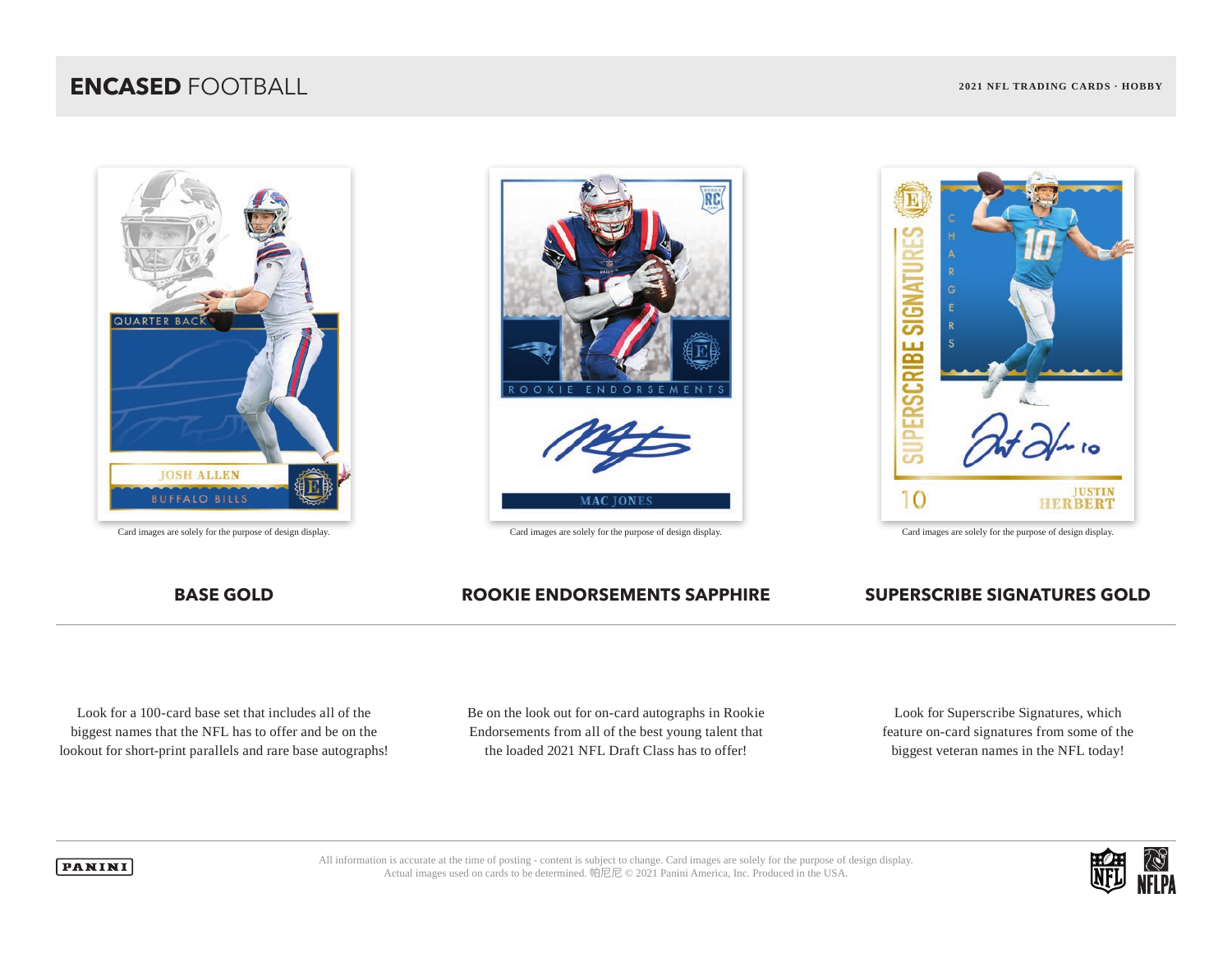# **ENCASED** FOOTBALL **2021 NFL TRADING CARDS · HOBBY**









## **ROOKIE NOTABLE SIGNATURES EMERALD SAPPHIRE SIGNATURES ROOKIE CAP PATCH**

# **AUTOGRAPHS DIAMOND**

Another on-card rookie signatures to hunt, look for Rookie Notable Signatures that will feature autographs from the likes of Trevor Lawrence, Ja'Marr Chase, Justin Fields and many, many more!

NEW! Sapphire Signatures boasts a bold metallic blue autograph on a crisp black signing area!

Look for Rookie Cap Patch Autographs that showcase on-card autographs from the NFL's top rookies while featuring unique cap memorabilia!



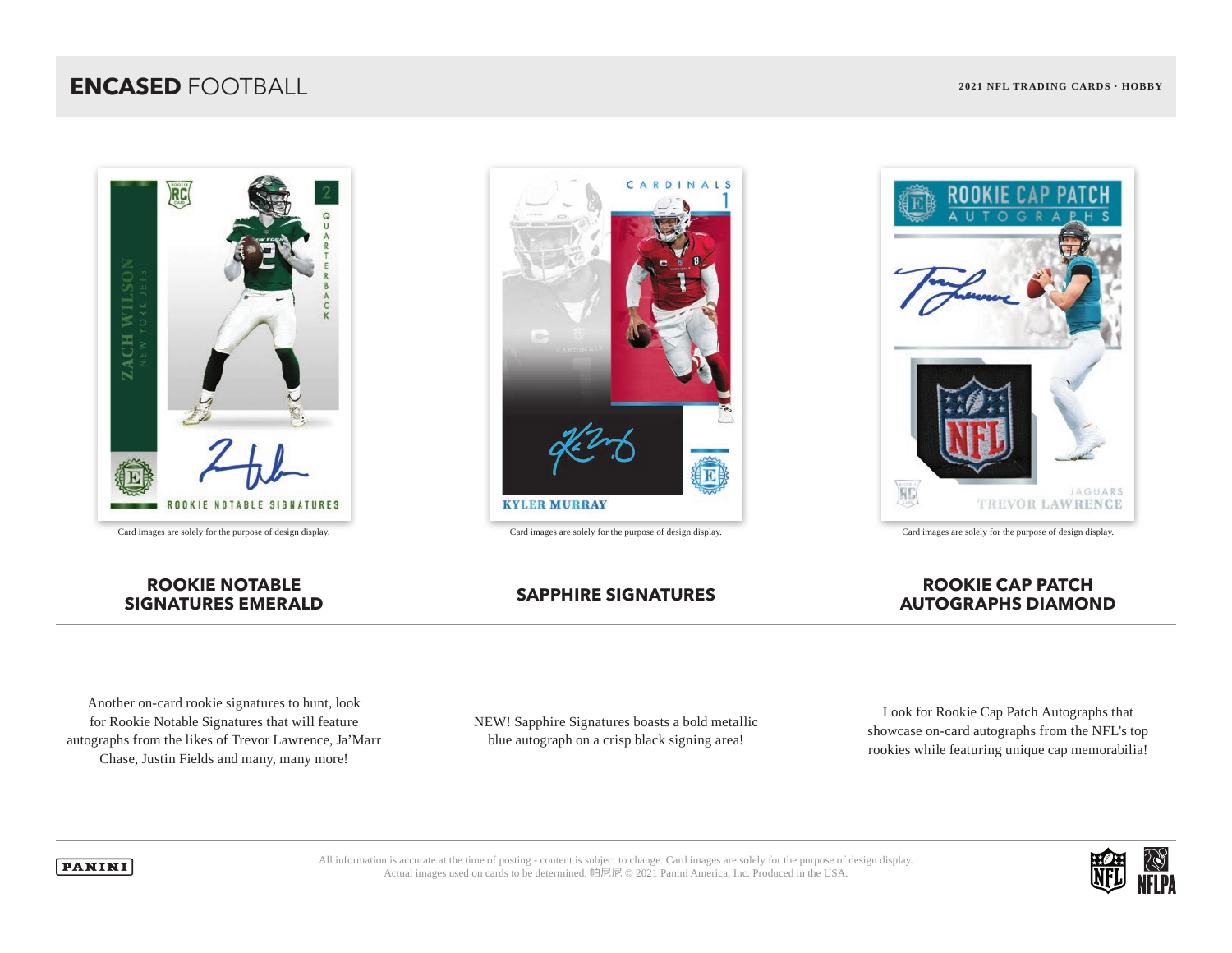





Card images are solely for the purpose of design display. Card images are solely for the purpose of design display. Card images are solely for the purpose of design display.

## **SUBSTANTIAL ROOKIE SWATCHES PEARL**

## **ROOKIE QUAD MEMORABILIA EMERALD GAMERS JUMBO JERSEYS SAPPHIRE**

Find over-sized memorabilia cards in Substantial Rookie Swatches that also feature rare prime versions, as well as the ultra-rare 1/1 NFL Shield!

Hunt for quad patch memorabilia cards from some of the biggest names in this year's stellar freshman class!

Always a fan favorite, look for Gamers Jumbo Jerseys, which feature oversized, game-used swatches from some of the biggest names from the NFL's past and present!



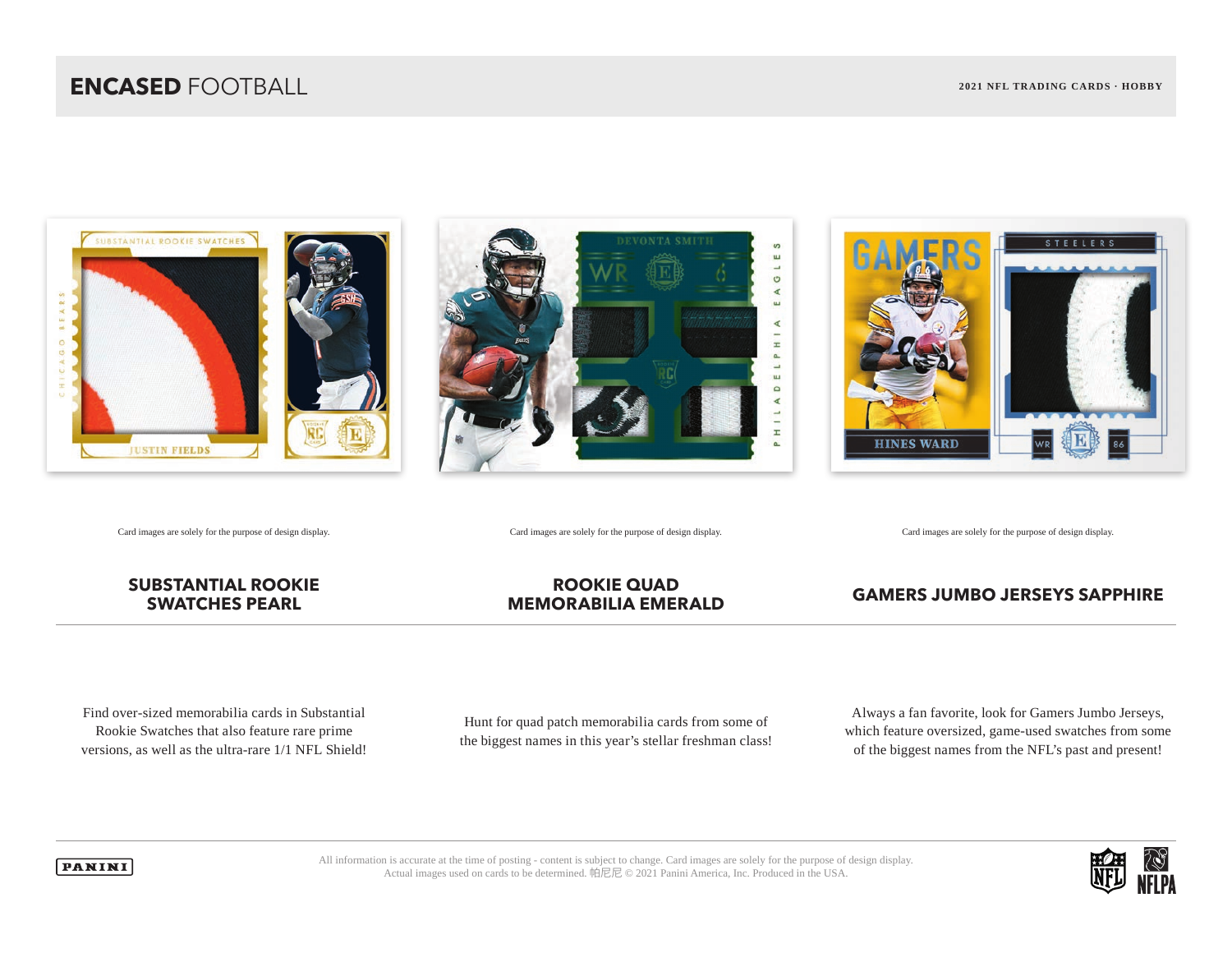# **HOBBY SELLING POINTS CONFIGURATION**

- **· 5 CARDS** PER PACK
- **· 1 PACK** PER BOX
- **· 8 BOXES** PER CASE

# **BOX BREAK**

1 BGS GRADED AUTOGRAPH

1 ADDITIONAL AUTOGRAPH

2 MEMORABILIA CARDS

1 BASE CARD

- Encased football is loaded with autographs and memorabilia from all of the best rookies and legends that the NFL has to offer! Find two autographs, one of which will be graded by Beckett Grading Services and two memorabilia cards per box on average!
- Look for on-card BGS graded autograph cards in sets such as Reserve Signatures, Superscribe Signatures, Legendary Signatures, Rookie Endorsements, Rookie Dual Swatch Signatures, Scripted Signatures, HOF Material Signatures and many more!
- Hunt for on-card autographs from the top rookies of the loaded 2021 NFL Draft Class!
- Find loads of oversized memorabilia cards in Substantial Swatches, Substantial Rookie Swatches and Gamers Jumbo Jerseys!
- NEW! Look for Sapphire Signatures, featuring a huge checklist, and a bold on-card autograph!